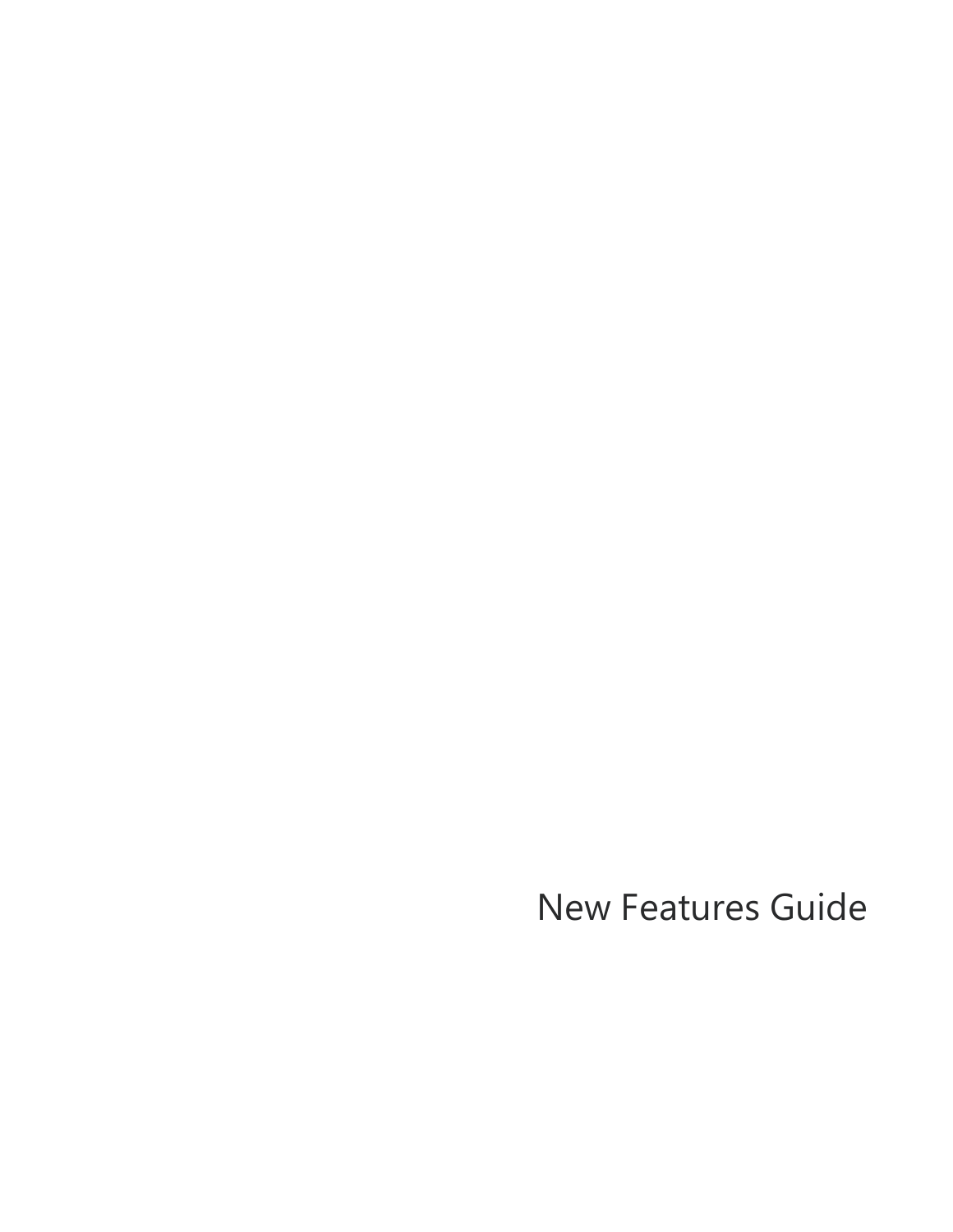10/19/2018 Blackbaud NetCommunity Spark New Features US

©2017 Blackbaud, Inc. This publication, or any part thereof, may not be reproduced or transmitted in any form or by any means, electronic, or mechanical, including photocopying, recording, storage in an information retrieval system, or otherwise, without the prior written permission of Blackbaud, Inc.

The information in this manual has been carefully checked and is believed to be accurate. Blackbaud, Inc., assumes no responsibility for any inaccuracies, errors, or omissions in this manual. In no event will Blackbaud, Inc., be liable for direct, indirect, special, incidental, or consequential damages resulting from any defect or omission in this manual, even if advised of the possibility of damages.

In the interest of continuing product development, Blackbaud, Inc., reserves the right to make improvements in this manual and the products it describes at any time, without notice or obligation.

All Blackbaud product names appearing herein are trademarks or registered trademarks of Blackbaud, Inc.

All other products and company names mentioned herein are trademarks of their respective holder.

NF-2017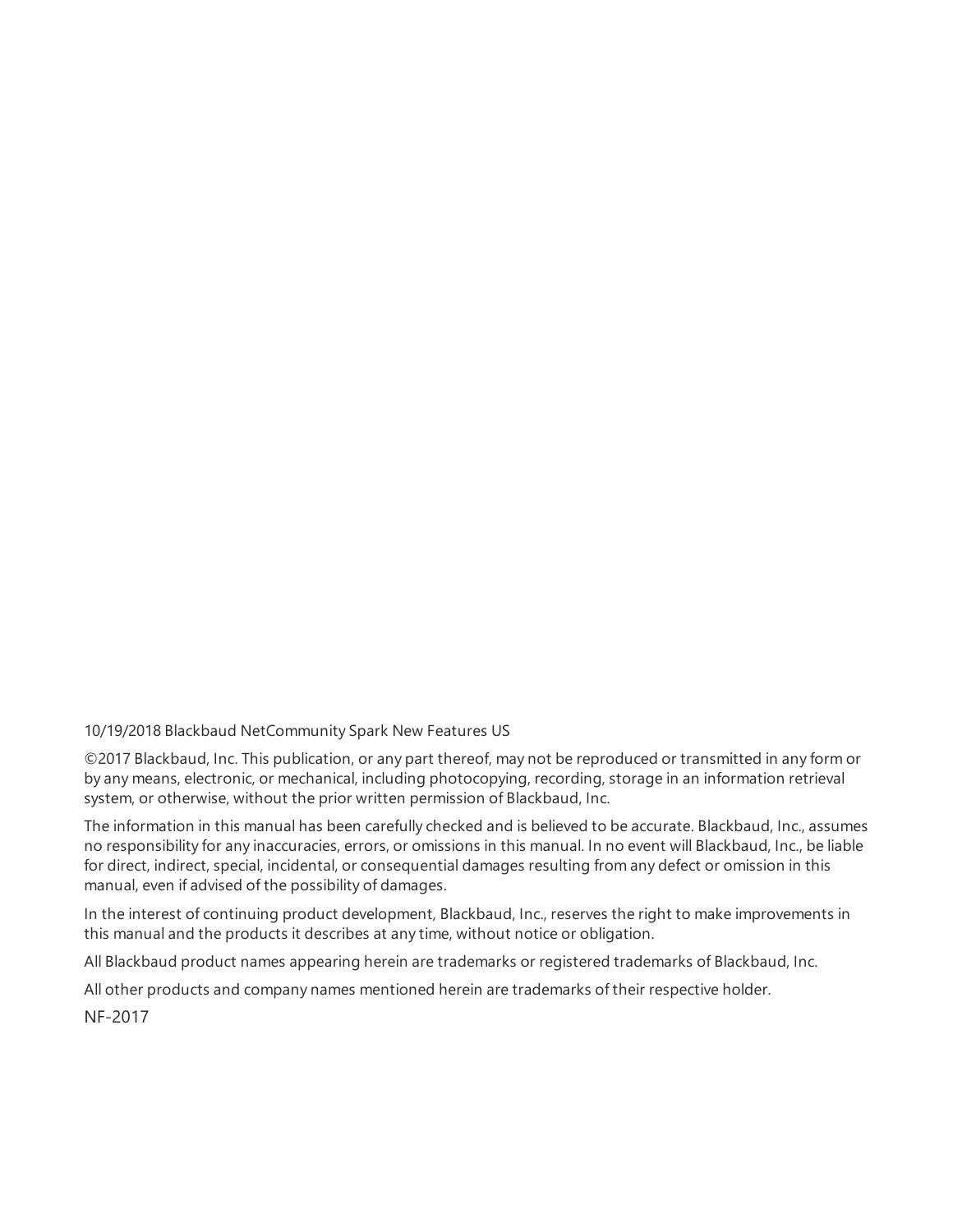# Contents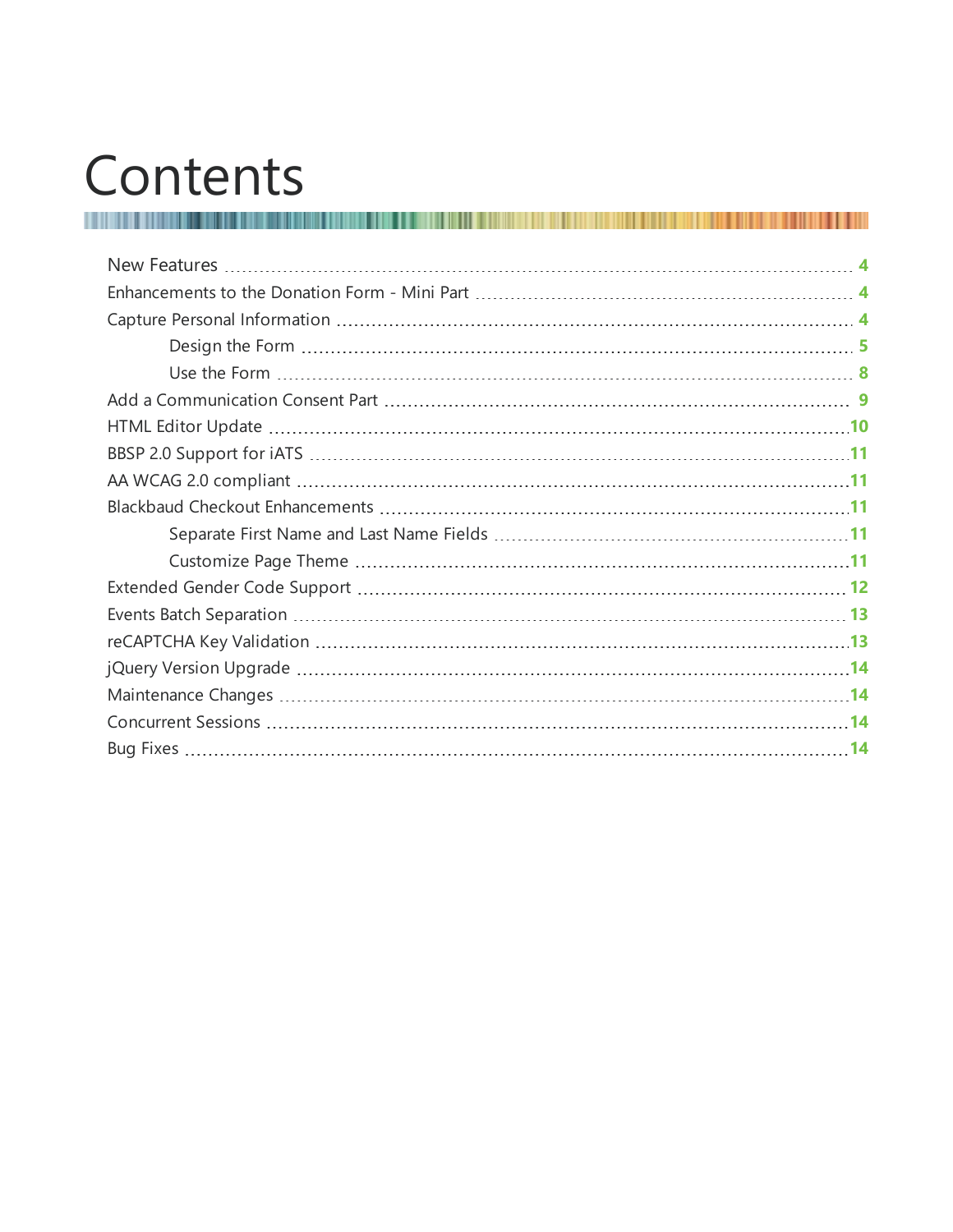# <span id="page-3-0"></span>New Features

This guide provides an overview of new features and enhancements for Blackbaud NetCommunity Spark 7.1 SP4. For information about how to install or update to this version, see the *Infinity Platform Installation and Upgrade Guide*.

<span id="page-3-1"></span>*Note:* You must use The Raiser's Edge 7.96 or higher to integrate with Blackbaud NetCommunity 7.1 SP4. For Customer Support assistance, visit Blackbaud's [website](https://www.blackbaud.com/support/support.aspx).

# Enhancements to the Donation Form - Mini Part

In this release, we've made several enhancements to the Donation Form - Mini part:

### <span id="page-3-2"></span>Capture Personal Information

Organizations can now optionally configure biographical fields to display on the Donation Form - Mini part to capture personal information about donors. After donors submit the form, their personal information is downloaded to the BBNC plugin along with their transaction. After the transaction is processed, their constituent record is updated in The Raiser's Edge with their personal information.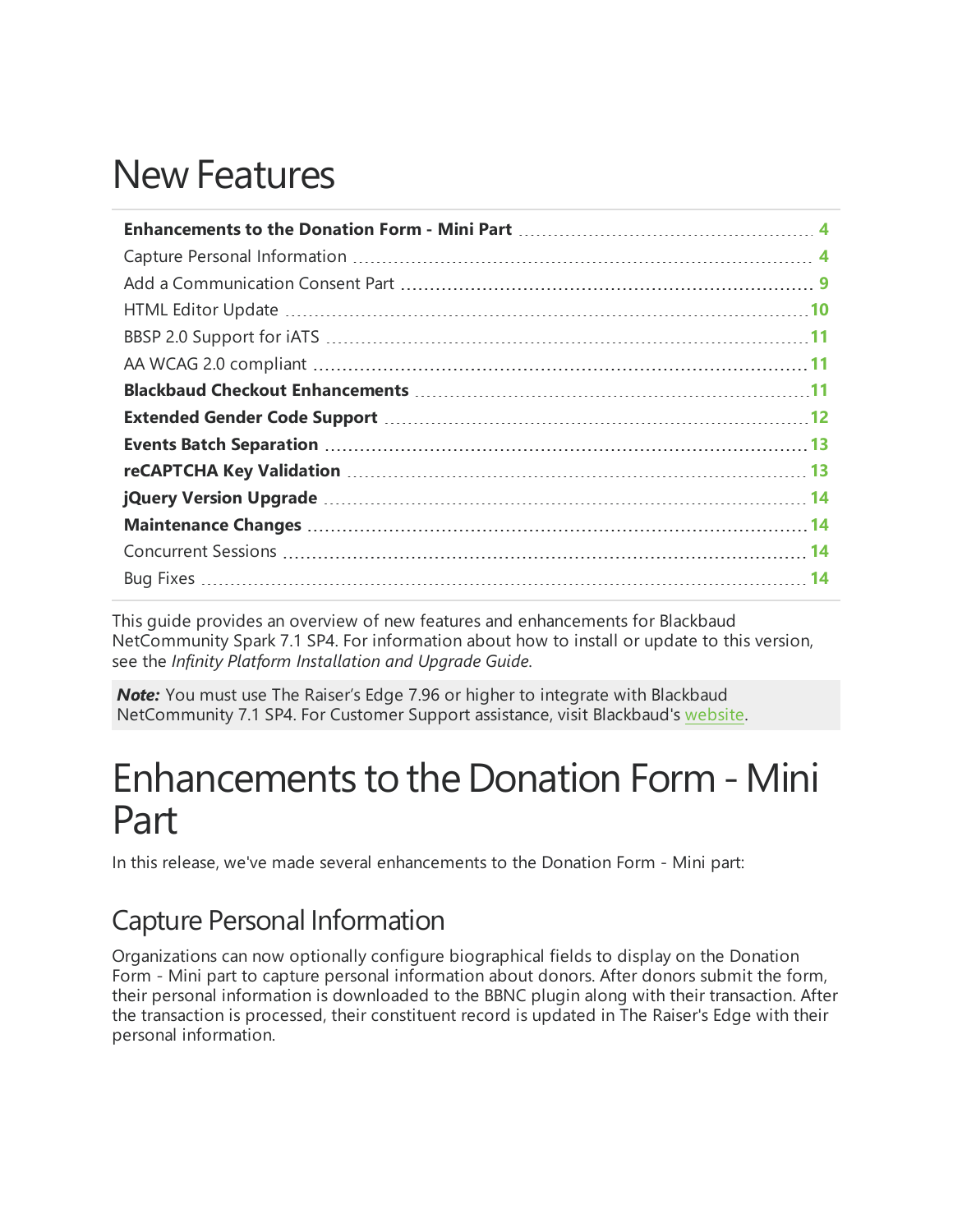#### <span id="page-4-0"></span>Design the Form

On the Design tab, under the new **Donor Information Fields** section, select **Collect Personal and Biographical information for the donor** to display the list of available fields.

*Note:* The **School name** and **Class of** fields are only available to include on the form if you have the Alumni Module for The Raiser's Edge 7.

*Note:* The **Collect Personal and Biographical information for the donor** option is selected by default. If you choose not to configure the donor information fields, the donor's personal information collected on the Payment page (Checkout or BBSP 2.0) is limited to **Name**, **Address**, and **Email Address**.

|   |               | $\boxdot$ Collect Personal and Biographical information for the donor |                           | When unchecked, Personal Information for the donor will be limited to the<br>fields included on the Payments screen (Name, Address and Email address) |     |
|---|---------------|-----------------------------------------------------------------------|---------------------------|-------------------------------------------------------------------------------------------------------------------------------------------------------|-----|
|   |               | <b>Include Field Name</b>                                             | Label                     | Required                                                                                                                                              |     |
| m | п             | Title 1                                                               | Title 1                   | П                                                                                                                                                     | N/A |
| ▒ | $\checkmark$  | First Name                                                            | <b>First Name</b>         | $\checkmark$                                                                                                                                          | N/A |
| ₩ | п             | Middle Name                                                           | Middle Name               | □                                                                                                                                                     | N/A |
| m | $\checkmark$  | Last Name                                                             | Last Name                 | $\checkmark$                                                                                                                                          | N/A |
| ⊞ | п             | Suffix 1                                                              | Suffix 1                  | п                                                                                                                                                     | N/A |
| m | п             | Suffix 2                                                              | Suffix 2                  | □                                                                                                                                                     | N/A |
| ▒ | п             | Maiden name                                                           | Maiden name               | П                                                                                                                                                     | N/A |
| ₩ | ☑             | Preferred Email                                                       | <b>Preferred Email</b>    | ☑                                                                                                                                                     | N/A |
| ः | п             | Confirm Email Address                                                 | Confirm Email Address     | □                                                                                                                                                     | N/A |
| m | ☑             | <b>Formatted Address</b>                                              | <b>Formatted Address</b>  | $\triangledown$                                                                                                                                       | N/A |
| ₩ | ☑             | Home Phone                                                            | Home Phone                | П                                                                                                                                                     | N/A |
| ▒ | п             | School name                                                           | School name               | п                                                                                                                                                     | N/A |
| ₩ | п             | Class of                                                              | Class of                  | П                                                                                                                                                     | N/A |
|   | Add Separator | Add Gift Attribute                                                    | Add Constituent Attribute |                                                                                                                                                       |     |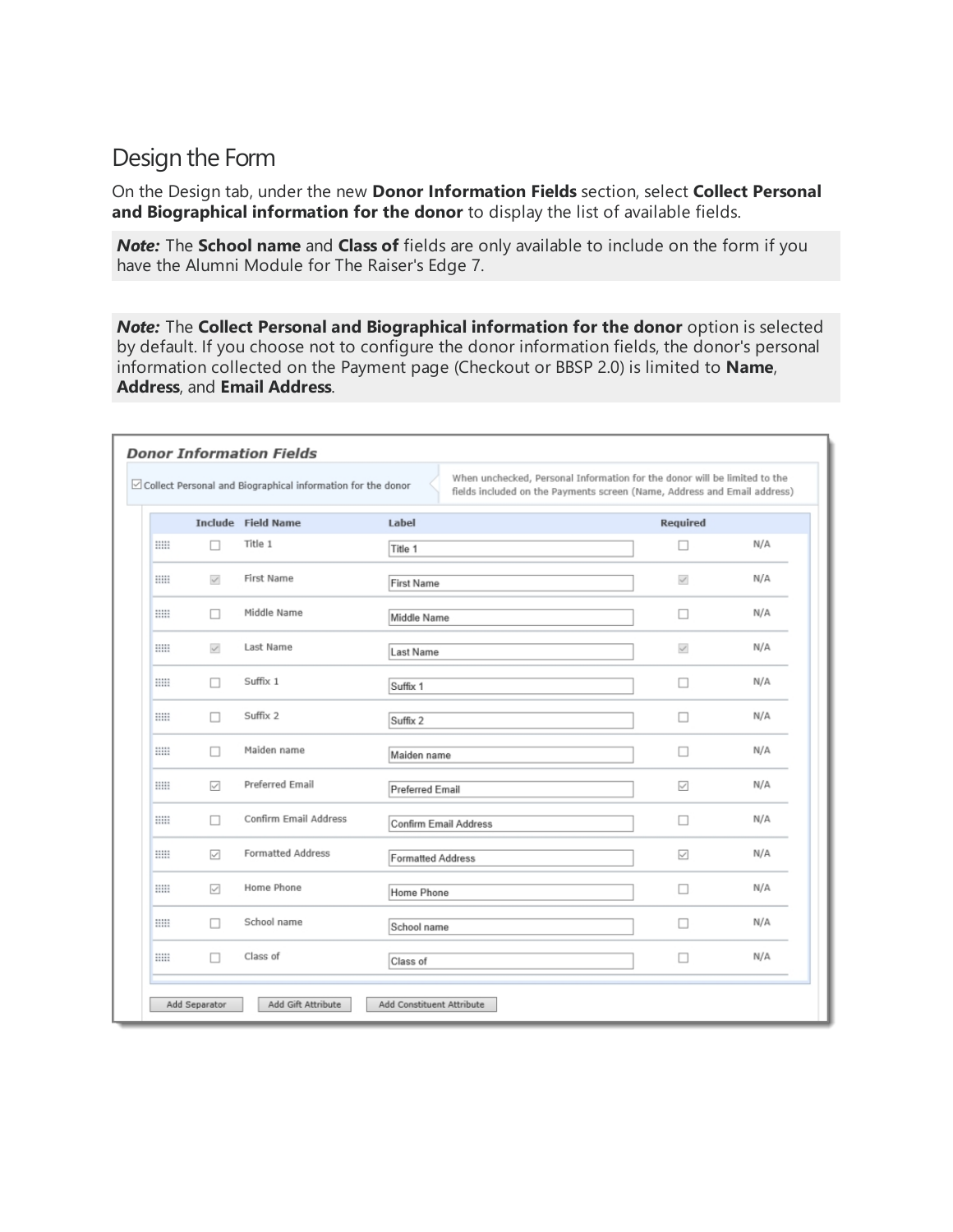In the **Include** and **Required** columns, select which fields to display and which fields are required for donors. You can also modify the text that displays in the **Label** field and drag-anddrop the fields to change the order that they'll display on the form. By default, the **First Name** and **Last Name** fields are included on the form and are required.

**Note:** In The Raiser's Edge 7, you can define the address field formats for a particular country, and those formats are reflected in various Blackbaud NetCommunity Spark parts, but not currently in the Donation Form - Mini part. In the next Blackbaud NetCommunity Spark release, a new enhancement to the Donation Form - Mini part will enable these The Raiser's Edge address field formats to be reflected in the **Formatted Address** field in the **Personal Information** section. Until that enhancement is available, the **Formatted Address** field is in the following fixed formats:

**United States**: Address, City, State, Zip **United Kingdom**: Address, City, County, Postcode **Canada**: Address, City, Province, Postal Code **Australia**: Address, Suburb, State, Postcode **New Zealand**: Address, City, Suburb, Zip **Other countries**: Address, City, State, Zip

To include fields on the form to collect additional information about gifts, select **Add Gift Attribute**, choose one or more available gift attributes — which are configured in The Raiser's Edge — then click **Select**.

| Available Gift Attributes |  |
|---------------------------|--|
| <b>Attribute Name</b>     |  |
| Auction ID                |  |
| Item Number               |  |
| Sold On                   |  |
| Declared Value            |  |
| Named Giving Opp          |  |
| Donor Designation         |  |
| Check routing             |  |
| Gift transfer date        |  |
| Gift-in-Kind Type         |  |
|                           |  |
| Select<br>Cancel          |  |

To include fields on the form for additional constituent information, select **Add Constituent Attribute**, choose one or more available constituent attributes — which are configured in The Raiser's Edge— then click **Select**.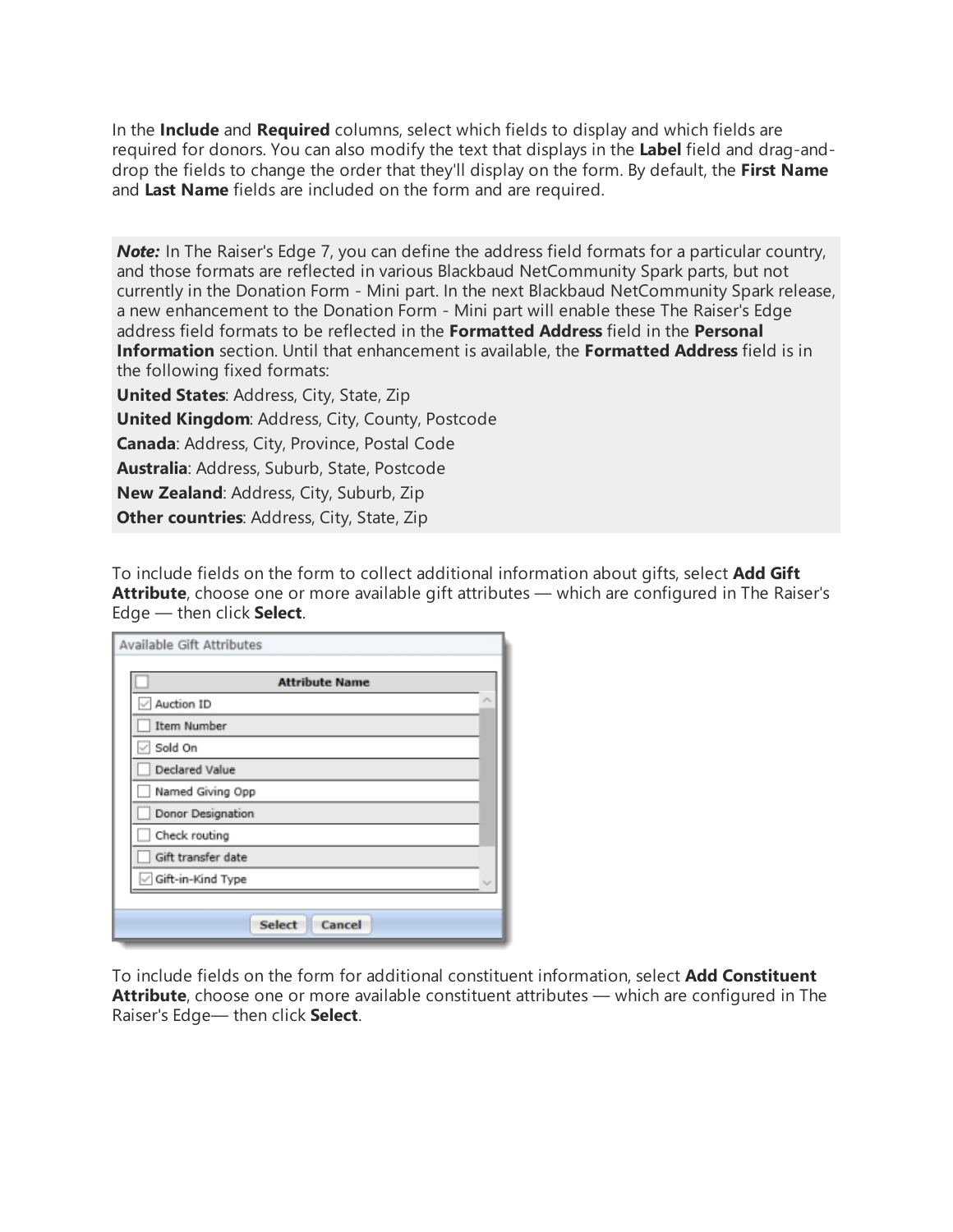**Note:** For Constituent Attributes to be available on the form, ensure that Constituent Attributes are enabled in **Administration, Sites & settings**.

| Available Constituent Attributes |
|----------------------------------|
| <b>Attribute Name</b>            |
| Closing Codes                    |
| Committees                       |
| Dietary Preference               |
| Inactive                         |
| Interests                        |
| Organization Type                |
| <b>Retirement Date</b>           |
|                                  |
|                                  |
|                                  |
| <b>Select</b><br>Cancel          |

You can optionally add a divider to separate sections on the form — for example, to keep all gift attributes together — by selecting **Add Separator** and including a **Label** for the separator. Or, you can reorder any of the fields in the list — for example, if you want to intersperse the fields — using drag-and-drop to customize how the fields are displayed on the form.

In **Confirmation Screen**, you can change the default message displayed to donors.

| <b>Confirmation Screen</b>                                                                        |                         |
|---------------------------------------------------------------------------------------------------|-------------------------|
| Insert view * Table *                                                                             |                         |
| X D C Arial<br>• 9pt • Paragraph • ム 注 • 狂 • 亜 理<br>$\sigma^{\mu}$<br>$\mathcal{D}_{\mathcal{A}}$ |                         |
| <b>I U S A . A . E . E . E . K X &amp; . W . O</b><br>B<br>CSS Class +                            |                         |
| <b>Title: Contact Title</b>                                                                       |                         |
| First name: Contact First Name                                                                    | Α                       |
| Last name: Contact Surname                                                                        |                         |
| Corporate.End Section                                                                             |                         |
| Country: Country                                                                                  |                         |
| Address: Address Lines                                                                            |                         |
| City: City                                                                                        |                         |
| State: State                                                                                      |                         |
| ZIP: Postcode                                                                                     |                         |
| Phone: Phone                                                                                      |                         |
| Email: Email Address                                                                              |                         |
| Corporate.Begin Section                                                                           |                         |
|                                                                                                   | Povered by TinyRCE      |
|                                                                                                   |                         |
|                                                                                                   | Restore default content |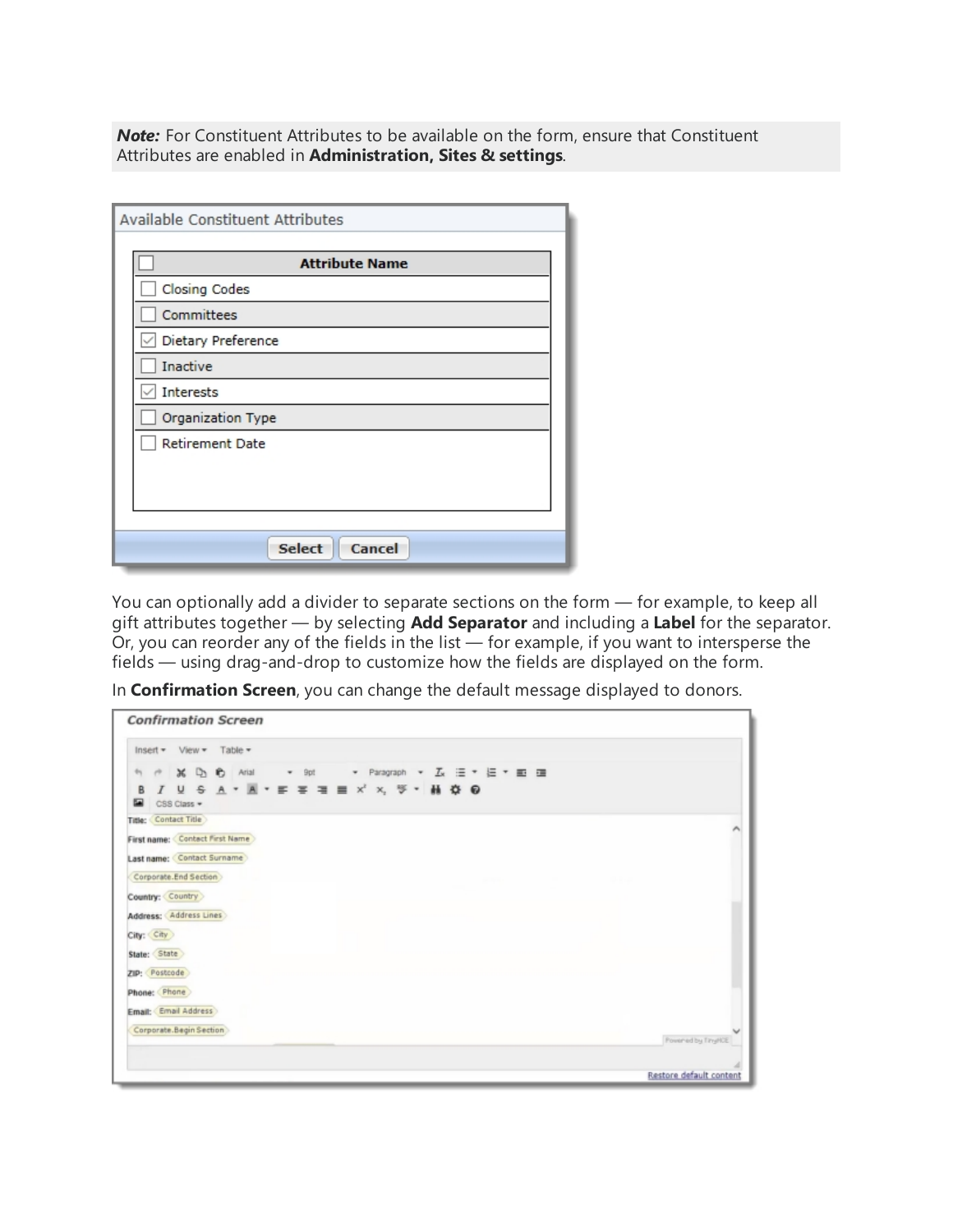You can customize this content according to your organization's needs. Previously, the only merge fields that could be displayed on the confirmation screen were **Amount** and **Designation**. Now, with this release, we've added the donor information fields as additional merge fields that you can include in the confirmation message. Note that these additional merge fields are also now available to include in the acknowledgment email.

**Note:** If you do not enable the option to collect Personal Information, ensure that you update the Confirmation screen to remove those merge fields.

#### <span id="page-7-0"></span>Use the Form

On your website, the Donation Form - Mini part displays as shown in the examples below.

**Note:** Due to the donation form's responsive design, it automatically adjusts to the device size on which it is viewed and may look different than this example.

When you include biographical fields on the form, there are now two steps in the donation process. In the first step — **Gift Information** — donors can select their donation amount or enter a different amount in **Other**. This is the same functionality as was previously on the form.

| Gift Info                     |                                                |                                                       |                                  |                                    |
|-------------------------------|------------------------------------------------|-------------------------------------------------------|----------------------------------|------------------------------------|
| \$25<br>Sponsor one<br>person | \$100<br>Sponsor two<br>persons                | \$500<br>Sponsor three<br>persons                     | \$700<br>Sponsor four<br>persons | \$1,000<br>Sponsor five<br>persons |
| Other                         |                                                |                                                       |                                  |                                    |
|                               | This gift is made on behalf of an organization | I do not wish to be publicly recognized for this gift |                                  |                                    |

In the second step — **Personal Information** — donors can enter information in the fields you configured on the form. To proceed to the second step, donors can either select **Continue** or **Personal Information**. Donors can then select **Donate Now** to enter their payment information in the checkout window.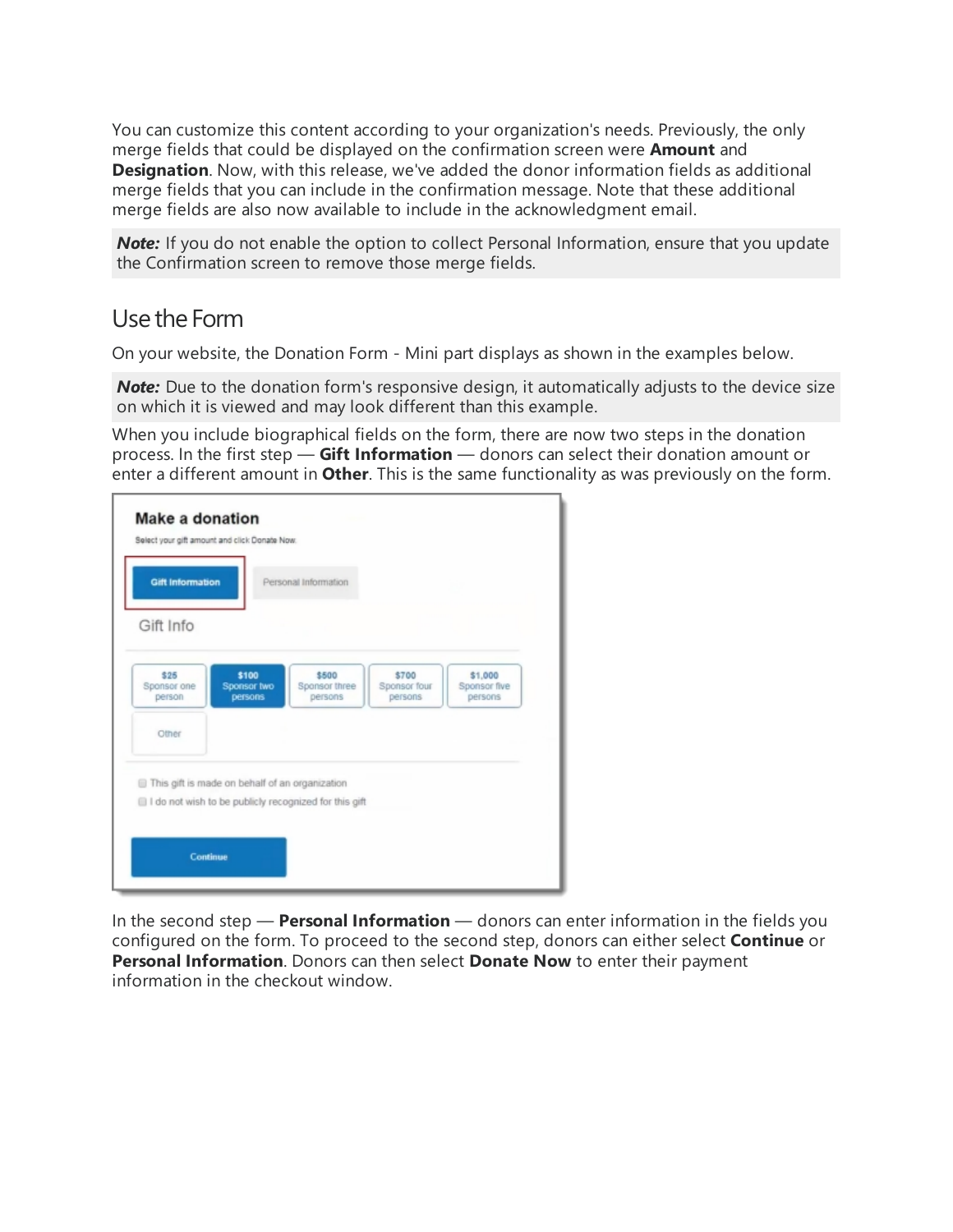| Select your gift amount and click Donate Now. |                             |  |  |
|-----------------------------------------------|-----------------------------|--|--|
| <b>Gift Information</b>                       | <b>Personal Information</b> |  |  |
| Personal Info                                 |                             |  |  |
| Title 1                                       |                             |  |  |
| First Name*                                   |                             |  |  |
| Last Name*                                    |                             |  |  |
| Preferred Email*                              |                             |  |  |
| <b>Gift Attributes</b><br>Auction ID          |                             |  |  |
| Item Number                                   |                             |  |  |
|                                               |                             |  |  |

### <span id="page-8-0"></span>Add a Communication Consent Part

To allow organizations to collect General Data Protection Regulation (GDPR) compliant consent information when using the Donation Form - Mini part, the Communication Consent part introduced in Blackbaud NetCommunity Spark 7.1 SP3 can now be included on this form.

| Consent part:                              |              |                                                                                                                                                  |
|--------------------------------------------|--------------|--------------------------------------------------------------------------------------------------------------------------------------------------|
|                                            | $\checkmark$ | The Consent part allows website users to specify their consent preferences<br>for how they want to receive communication from your organization. |
| Select how to display the consent options: |              |                                                                                                                                                  |
| $\odot$ Inline                             |              |                                                                                                                                                  |

You can add a Communication Consent part to a Donation Form - Mini part by configuring the **Consent** section on the form's Design tab. Under **Consent part**, select a saved Communication Consent part to include on the form, then specify how you want the consent options to display.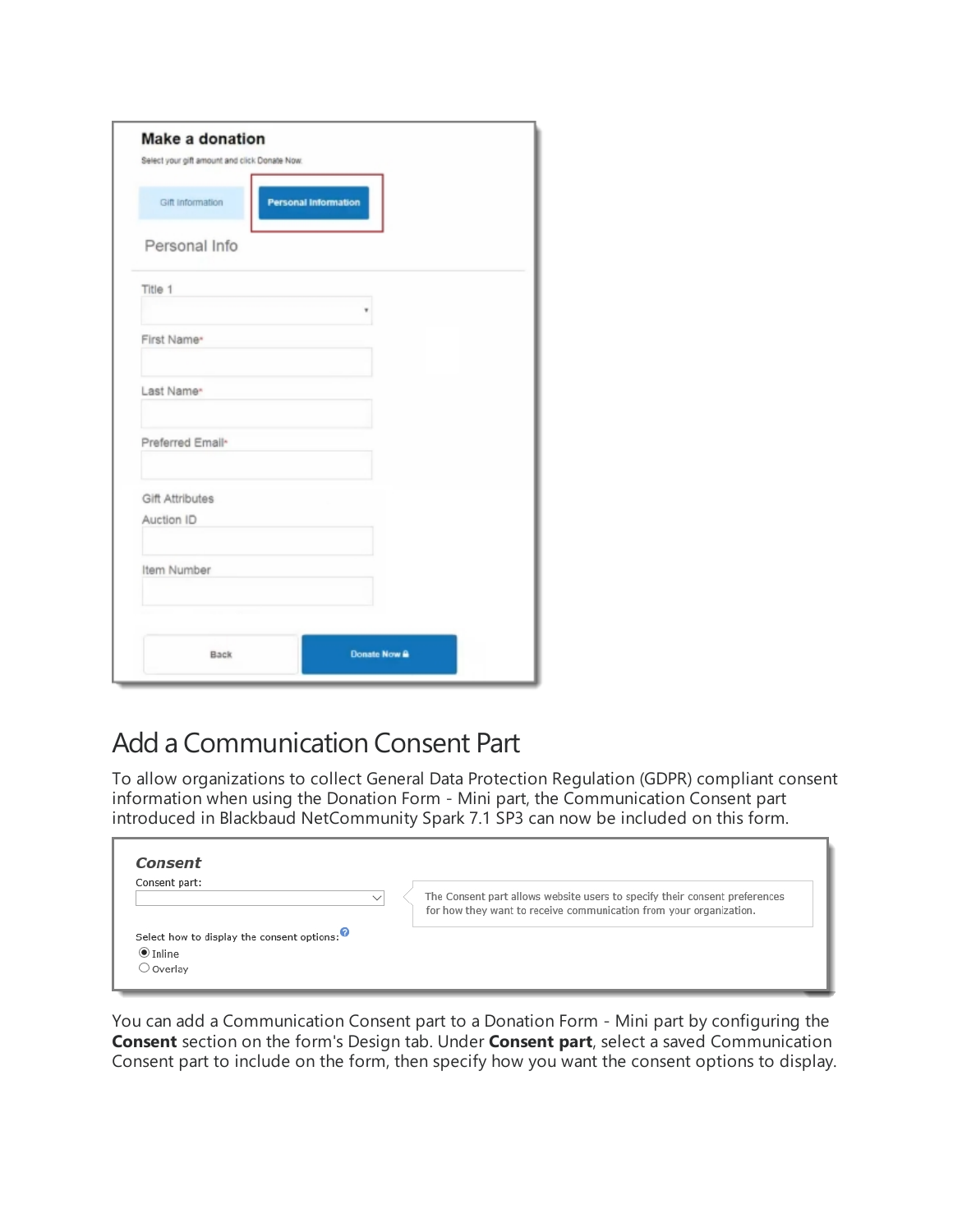Depending on your organization's site design or how your forms are styled, you can select whether to use the inline option or the overlay option to gather consent. The **Inline** option includes the communication consent options embedded directly in the form itself. The **Overlay** option displays a pop-up window with the consent options when the form is submitted.

Once you've included a Communication Consent part on the form, the consent options are displayed below the personal information fields, *provided* that you've also selected the **Collect Personal and Biographical information for the donor** option on the part's Design tab.

| <b>Communication Preferences</b><br>Opt-in                                                                                                   |   | Opt-out<br>ø |
|----------------------------------------------------------------------------------------------------------------------------------------------|---|--------------|
| Please let us know how we should contact you in the future.<br>Communication Type<br>Auto-Phone Before 9 PM<br>Data Processing Test<br>Email |   |              |
|                                                                                                                                              |   |              |
|                                                                                                                                              |   |              |
|                                                                                                                                              |   |              |
|                                                                                                                                              |   | ö            |
| SMS Any                                                                                                                                      |   | e            |
|                                                                                                                                              | ÷ | $\odot$      |
| Email opt-out                                                                                                                                |   |              |
| I do not want to receive future email communications from your<br>organization.                                                              |   |              |
| View our privacy policy                                                                                                                      |   |              |

After users submit the form, their consent information is downloaded to the Blackbaud NetCommunity Spark plugin along with their transaction. After the transaction is processed, their constituent record is updated in The Raiser's Edge with their communication consent preferences. If the user is logged in when they submit the form and their Blackbaud NetCommunity Spark account is linked to a constituent record in The Raiser's Edge, their communication consent preferences are written directly to their record in The Raiser's Edge.

### <span id="page-9-0"></span>**HTML Editor Update**

Blackbaud NetCommunity Spark provides a powerful HTML editor to allow you to format and lay out content. With the HTML editor, you can update content easily and safely while you maintain control over the design and content.

We've upgraded the HTML editor to TinyMCE version 4.6.4 in the Confirmation Screen section of the Donation Form - Mini part. This upgrade addresses known issues that older versions of the HTML editor were having with certain browsers. Note that the HTML editor in the Acknowledgment Email section *has not* been updated.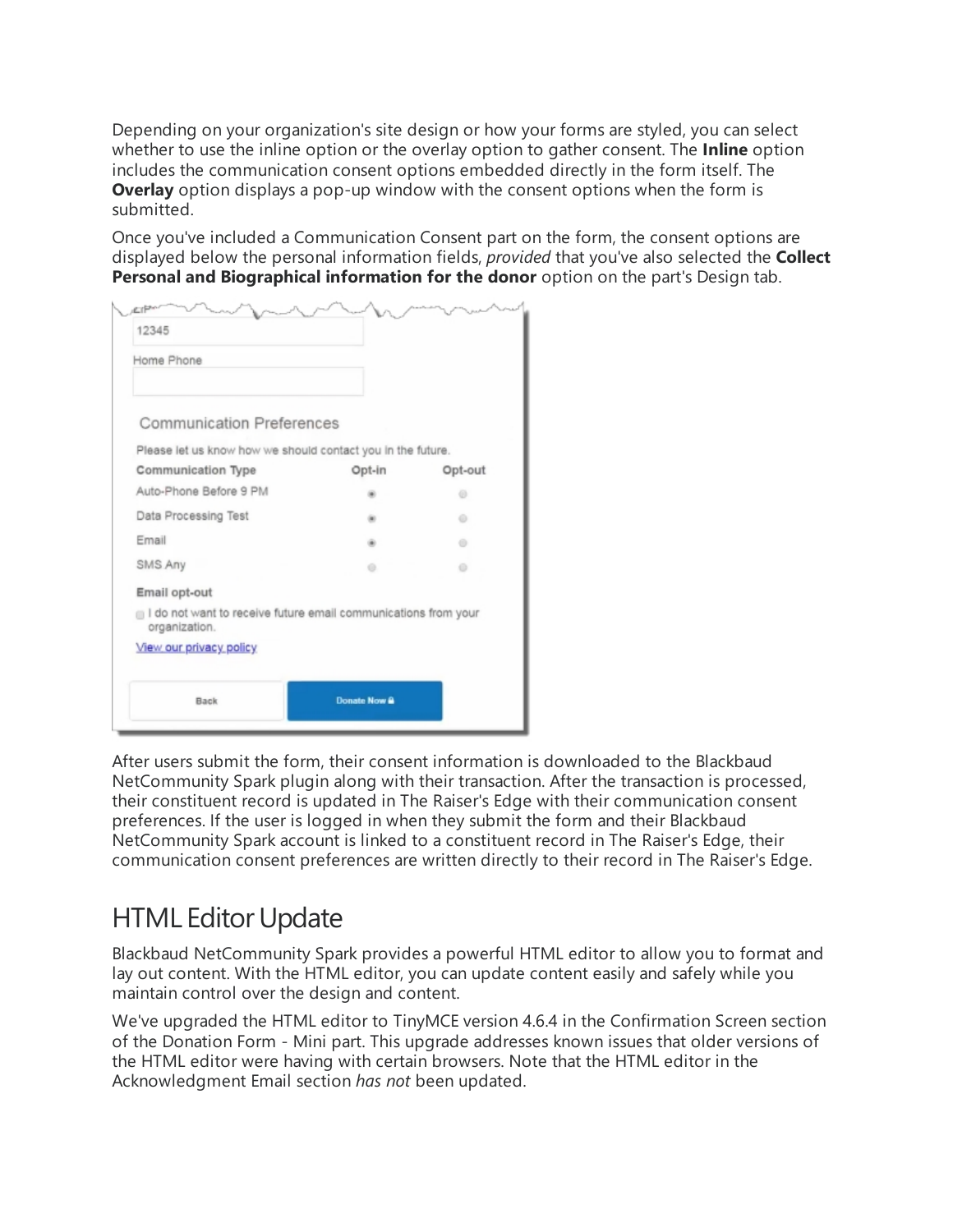**Note:** With this upgrade, the ability to use drag-and-drop to insert merge fields has been disabled. Now, you can insert a merge field by double-clicking it.

### <span id="page-10-0"></span>BBSP 2.0 Support foriATS

To enable donors to have the most optimal payment experience, the Donation Form -Mini part now uses Blackbaud Secure Payments (BBSP) 2.0 when the selected merchant account does not support Blackbaud Checkout. This allows organizations that use merchant accounts not supported by Blackbaud Checkout — such as IATS — to now use the Donation Form - Mini. When donors are checking out, either BBSP or Blackbaud Checkout automatically displays, depending on the selected merchant account.

### <span id="page-10-1"></span>AA WCAG 2.0 compliant

<span id="page-10-2"></span>The Communication Consent part when used in conjunction with the Donation Form - Mini part meets the Web Content Accessibility Guidelines (WCAG) 2.0 level AA compliance guidelines.

# BlackbaudCheckout Enhancements

#### <span id="page-10-3"></span>Separate First Name and Last Name Fields

Constituent records in The Raiser's Edge 7 use separate **First Name** and **Last Name** fields. Previously, Blackbaud NetCommunity Spark used a single Cardholder Name field for Blackbaud Checkout, which resulted in matching issues in The Raiser's Edge, Since Blackbaud Checkout allows the Cardholder Name to be collected as a separate first name and last name, Blackbaud NetCommunity Spark will now always use these separate fields for data accuracy.

### <span id="page-10-4"></span>Customize Page Theme

To enable organizations to customize the theme on the Blackbaud Checkout page, we've implemented a new option in **Sites & settings**. Because some organizations have branding guidelines that must be followed, this enhancement allows administrators to change the font and colors on the Blackbaud Checkout page to match your organization's brand. You can specify a theme to use site-wide and you can also override the site-wide theme on individual forms.

Under **Administration, Sites & settings**, you can select the site you want to customize the Checkout page for, then select the **Settings** tab.

In **Blackbaud Checkout Theme Options**, you can specify the default colors to use as the **Primary color** and **Secondary color** for the Checkout page used on your site. You'll need to enter the 6-digit hexidecimal value — such as #FF0000 — for the desired color. In **Font**, you can change the default font (Roboto) for text displayed on the Checkout page by selecting from the list of available fonts.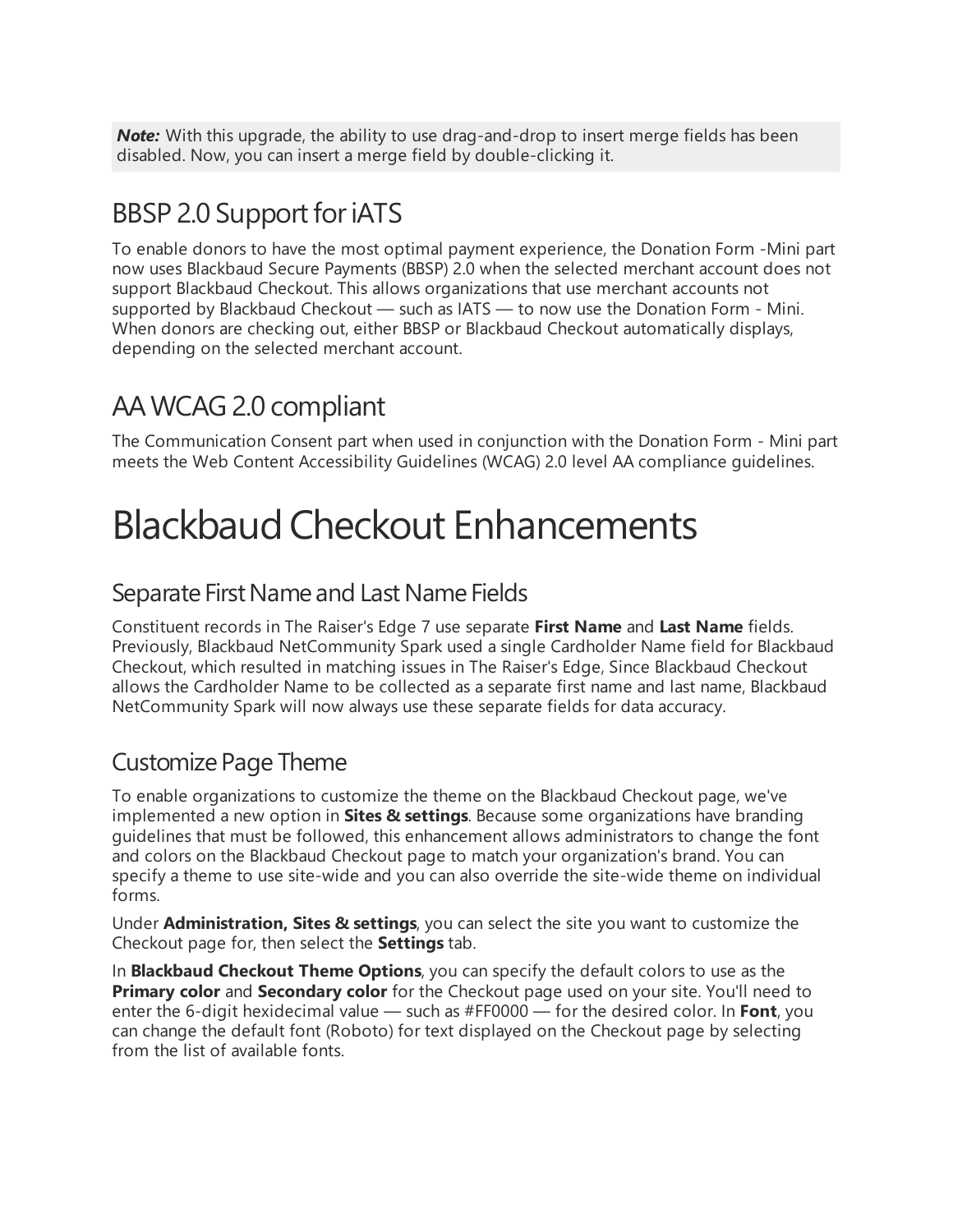| <b>Blackbaud Checkout Theme Options</b><br>Colors and Font         |                                                                                                                                                                                                              |  |
|--------------------------------------------------------------------|--------------------------------------------------------------------------------------------------------------------------------------------------------------------------------------------------------------|--|
| Primary color<br>Secondary color<br>Roboto<br>Font<br>$\checkmark$ | Enter a six-digit hexadecimal value (ex: #FF0000) to use for the Primary color and Secondary color on<br>the Checkout payment page. Select a Font to use for the page's text. Refer to the help for details. |  |

On the Checkout page:

- **Primary color** is used on form buttons, the footer, and field highlights
- **Secondary color** is used for the background of validation errors
- **Font** is used for the header text, footer text, and all content

When the administrator has configured the Blackbaud Checkout theme, all checkout overlays displayed from anywhere on the site will display the font, primary color, and secondary color that were specified, unless you've overridden the site-wide defaults on an individual part.

For example, when you edit a Donation Form - Mini part and select a merchant account that supports Blackbaud Checkout, you'll see the **Use site defaults for Blackbaud Checkout Theme** option. This option is selected by default. To override the default checkout theme, clear the **Use site defaults for Blackbaud Checkout theme** option to enable the fields where you can enter values for the **Primary color** and **Secondary color**, and select a different font.

|                  | Use site defaults for Blackbaud Checkout Theme |                                                                                           |
|------------------|------------------------------------------------|-------------------------------------------------------------------------------------------|
| Colors and Font  |                                                |                                                                                           |
| Primary color:   | #3eb4c1                                        | Enter a six-digit hexadecimal value (ex: #FF0000) to use for the <b>Primary color</b> and |
| Secondary color: | #ffe6e6                                        | Secondary color on the Checkout payment page. Select a Font to use for the page's text.   |
| Fonts:           | Georgia                                        | Refer to the help for details.                                                            |
|                  |                                                |                                                                                           |

## <span id="page-11-0"></span>Extended Gender Code Support

Blackbaud NetCommunity Spark now recognizes the user-defined gender types that are included in the Gender Code table in The Raiser's Edge. Administrators can now select which of the available gender types in The Raiser's Edge should be visible on Blackbaud NetCommunity Spark parts.

In **Administrator, Sites & settings**, on the **General** tab, there's a new **Gender** section. This list displays the gender options that are configured in the The Raiser's Edge Gender Code table.

| Gender                                                |                                                                          |
|-------------------------------------------------------|--------------------------------------------------------------------------|
| $\vee$ Male<br>$\boxdot$ Female<br>$\sqrt{2}$ Unknown | Select the Gender options users can select in Gender fields on web pages |
|                                                       |                                                                          |

You can select one or more of the listed gender options that you want to display in the **Gender** drop-down list on the Blackbaud NetCommunity Spark parts that collect gender information. These parts are User Login, Profile Form, Email Signup, Chapter Manager, Directory, Fundraiser,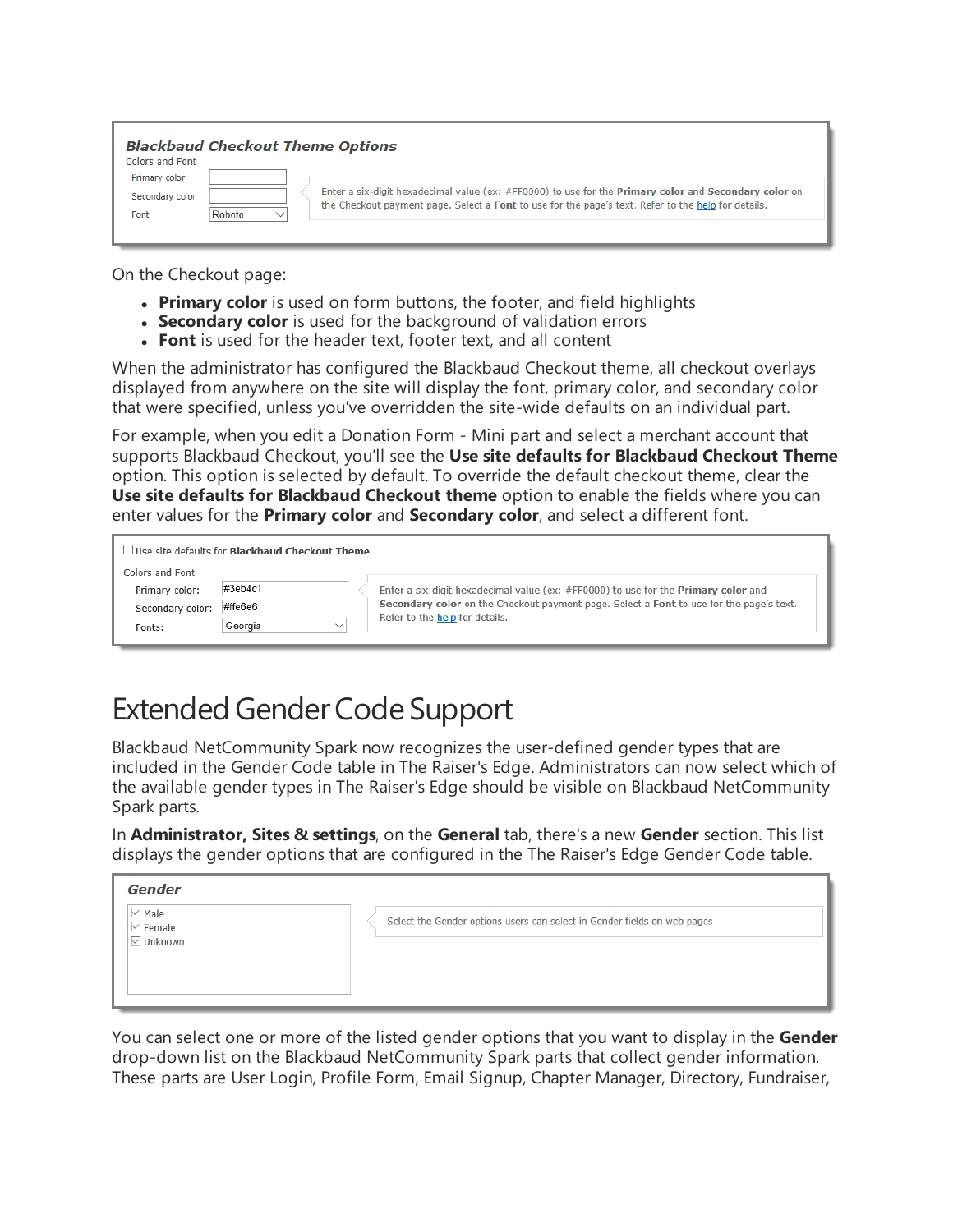and Form Display parts. By default, **Male**, **Female**, and **Unknown** are always included in the **Gender** drop-downs.

### <span id="page-12-0"></span>**Events Batch Separation**

Organizations that enable additional donations on the Event Registration Form can now configure Blackbaud NetCommunity Spark to separate the additional donation into a Donation transaction that is independent of the Event Registration transaction.

This enables two transactions — Event Registration and Donation — to be created in the Blackbaud NetCommunity Spark plugin for The Raiser's Edge so that the transactions can be committed in their respective batches (NetCommunity Donations and NetCommunity Event Registrations). Previously, the Event Registration Fees batch included a split gift as the additional donation. This required manual intervention and was difficult to process the additional donation properly in The Raiser's Edge. Now, administrators can turn on and off the ability to create two transactions instead of a split gift when an additional donation is submitted on an Event Registration Form.

Under **Administration, Sites & settings, Settings**, in the **Event Registration settings** section, you can select the **Separate additional gifts** option if you want two transactions to be created. By default, this option is not selected.

| <b>Event Registrations settings</b> |  |  |
|-------------------------------------|--|--|
|                                     |  |  |

 $\Box$  Seperate additional gifts

Select this option to separate any additional donations included as part of Event Registrations into a Donation Transaction. Any Event Registrations with additional donations submitted after this option is selected will be downloaded to the Blackbaud NetCommunity plugin in The Raiser's Edge as two separate transactions - an Event Registration Transaction and a Donation transaction.

# <span id="page-12-1"></span>reCAPTCHA Key Validation

To resolve integration issues with Blackbaud NetCommunity Spark that resulted from updates to reCAPTCHA, we've added the ability for administrators to validate their reCAPTCHA keys.

In **Administration, Sites & settings**, under **reCAPTCHA**, you can now verify that the public and private keys that you enter are correct. After you configure or update the keys, click the **Validate** button. The reCAPTCHA challenge displays, and once you've completed the challenge, a message displays to let you know whether or not the keys are valid.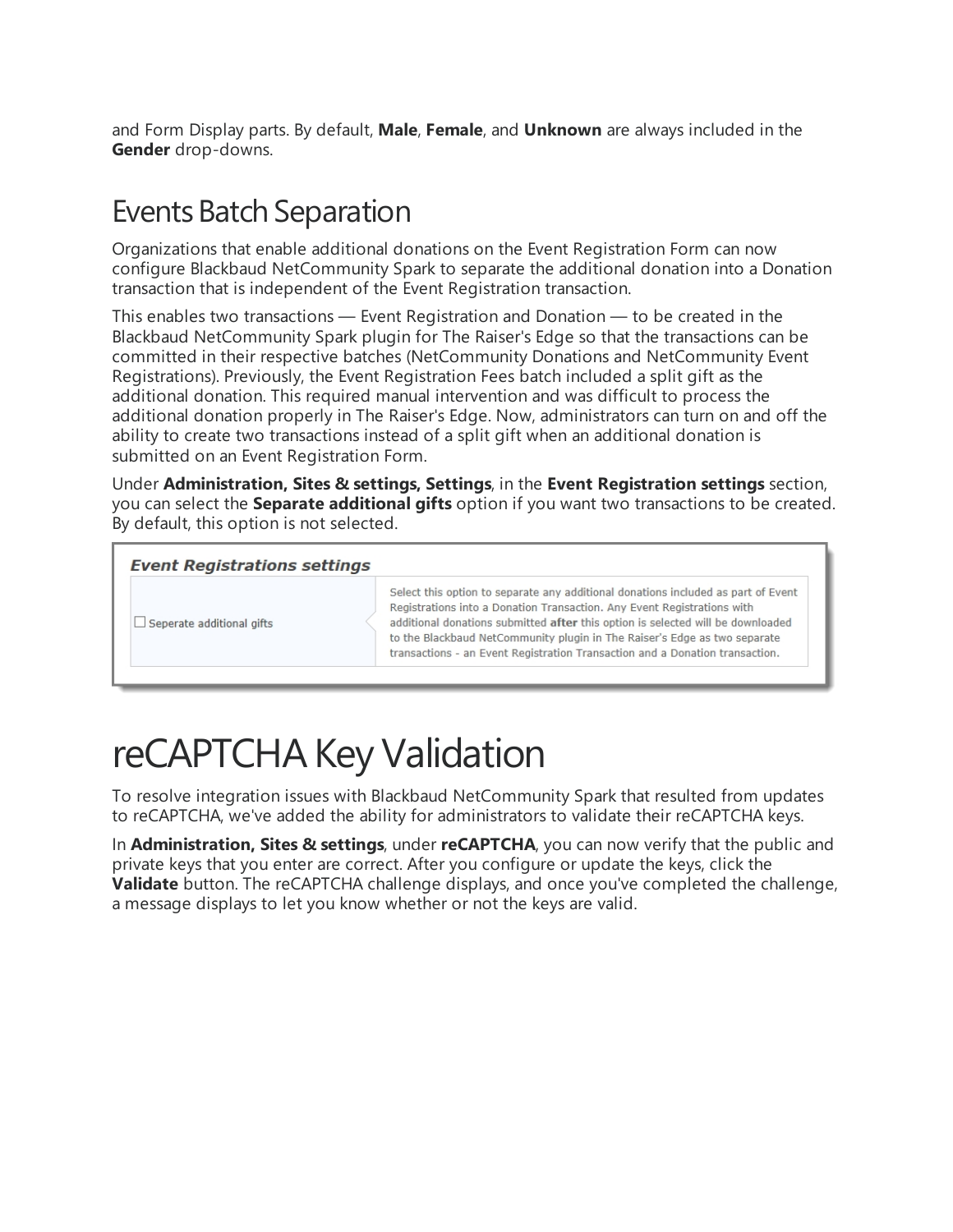| <b>reCAPTCHA</b><br>After configuring or updating the keys, click on "Validate" below, to verify that the keys are correct. |                    |  |  |  |
|-----------------------------------------------------------------------------------------------------------------------------|--------------------|--|--|--|
| Public key: 6Ldn4ikTAAAAANcIP8iX93YV8HTUkof6O wBrZAZ                                                                        | What is reCAPTCHA? |  |  |  |
| Private key: •••••••••••••••••••••••••                                                                                      |                    |  |  |  |
| Validate<br>reCaptcha: Successfully validated.                                                                              |                    |  |  |  |
| Usage:                                                                                                                      |                    |  |  |  |
| Non-donation eCards                                                                                                         |                    |  |  |  |
| Anonymous and provisional users when processing a payment                                                                   |                    |  |  |  |
| $\Box$ Non-provisional authenticated users when processing a payment                                                        |                    |  |  |  |
| $\Box$ New user registrations                                                                                               |                    |  |  |  |

# <span id="page-13-0"></span>jQuery Version Upgrade

With this release of Blackbaud NetCommunity Spark, we have upgraded the jQuery version from 1.12.3 to 3.3.1. If you use custom JavaScript on your Blackbaud NetCommunity Sparkpages, we recommend additional testing to ensure this has not affected your user experience.

### <span id="page-13-1"></span>Maintenance Changes

Blackbaud NetCommunity Spark version 7.1 SP4 also includes these changes.

### <span id="page-13-2"></span>Concurrent Sessions

Blackbaud NetCommunity Spark now displays the total number of concurrent active sessions for users with administrative rights. An active session is defined as a login from a unique IP address. For example, if you are logged into Blackbaud NetCommunity Spark from your work computer and from your home computer at the same time, the display will show that there are 2 active sessions. Logins from multiple browsers on the same computer are not considered active sessions.



### <span id="page-13-3"></span>Bug Fixes

• This fix addresses an issue where email messages sent from a Chapter Manager part were labeled as spam due to the ability for users to put their personal email in the **From**